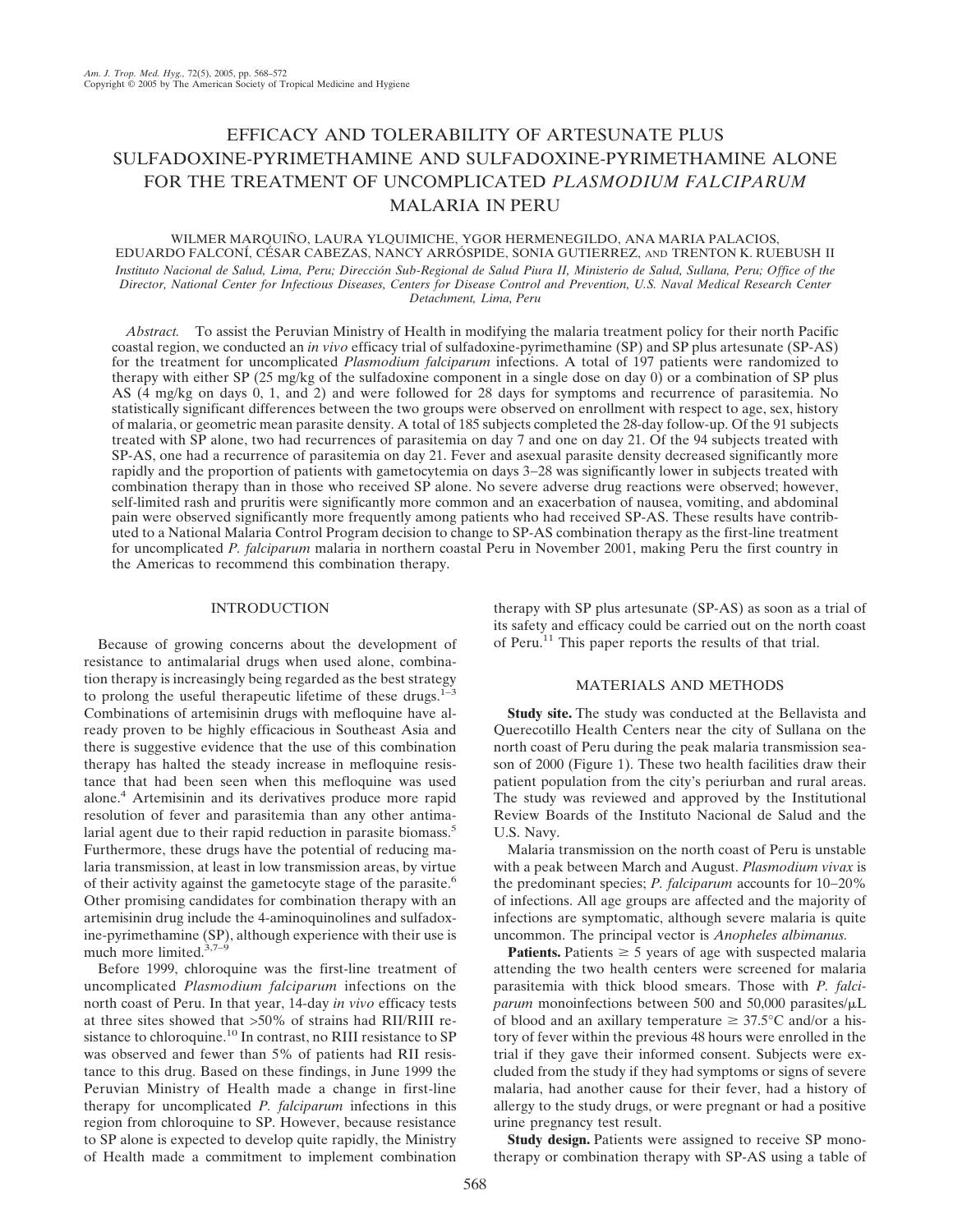

FIGURE 1. Study site in the city of Sullana on the north Pacific Coast of Peru.

random numbers. Since the mechanism of action and biochemical targets of sulfadoxine and pyrimethamine in the parasite are similar, this drug is not strictly considered combination therapy by the World Health Organization. Sulfadoxine-pyrimethamine (Fansidar®; Roche S.A., Basel, Switzerland) was administered in a single oral dose of 25 mg/kg of the sulfadoxine component on day 0. Patients randomized to SP-AS received a similar dose of SP plus AS (Plasmotrin®; Mepha, Ltd., Aesch-Basle, Switzerland) in a dose of 4 mg/kg/ day on days 0, 1, and 2. All drug administration was supervised by study staff. Subjects were observed for vomiting for 30 minutes after ingesting the drugs; those who vomited the first dose during this period were re-treated with the same dose. Patients with axillary temperatures  $\geq 37.5^{\circ}$ C were treated with paracetamol.

Patients were asked to return for follow-up histories of symptoms and possible adverse drug reactions, temperature measurements, and thick blood smears on days 1, 2, 3, 7, 14, 21, and 28. Patients who did not return were traced to their homes. The first 50 patients enrolled had venous blood samples taken for hemoglobin, red and white blood cell counts, differential counts, reticulocyte counts, and creatinine, blood urea nitrogen (BUN), bilirubin, and serum transaminase measurements on days 0, 7, and 28. Subjects with a recurrence of parasitemia after day 3 were treated with a supervised seven-day course of quinine plus tetracycline.

**Laboratory methods.** Thick blood smears were stained with Giemsa and the parasite density calculated by counting the number of asexual parasites per 300 white blood cells, assuming a mean white blood cell count of  $6,000/\mu L$ . Gametocyte density was estimated by counting the number of gametocytes per 500 white blood cells. All blood smears were examined by two independent microscopists. If there was a difference in species diagnosis or if the parasite density differed by  $\geq 50\%$ between the two, a third microscopist would re-examine the smears for a final species diagnosis. The final parasite density was the mean of the counts of the two initial microscopists or an average of the two closest counts. A total of 200 oilimmersion fields were examined before a blood smear was considered negative. Red blood cell, white blood cell and differential, and reticulocyte counts, as well as serum BUN, creatinine, bilirubin, aspartate aminotransferase, and alanine aminotransferase measurements were done manually.

**Statistical analysis.** The parasitologic response to therapy was classified according to the World Health Organization guidelines for *in vivo* efficacy trials<sup>12</sup> with minor modifications: RIII = a day 2 parasite density  $\geq 100\%$  of day 0 or a day 3 parasite density  $\geq 25\%$  of day 0; RII = a positive day 3 blood smear with a parasite density < 25% of day 0 and a positive day 7 blood smear; RI (early)  $=$  a negative day 3 blood smear with the reappearance of parasitemia between days 4 and 14 or a positive day 3 blood smear with a parasite density < 25% of day 0, a negative day 7 blood smear, and the reappearance of parasitemia between days 8 and 14 inclusive;  $RI$  (late) = a negative day 3 blood smear or a parasite density < 25% of days 0, 7, and 14 blood smears negative, and the reappearance of parasitemia between days 15 and 28; S (sensitive) = a negative day 3 blood smear or density  $<$  25% of day 0 with negative blood smears between days 7 and 28.

The patient's clinical response was classified according to the Pan American Health Organization guidelines for *in vivo* antimalarial drug efficacy studies in the Americas.13 Early treatment failure (ETF) was defined as development of signs of severe malaria with parasitemia on days 1, 2, or 3; a day 2 parasite density  $\geq 100\%$  of day 0; or a day 3 parasite density  $\geq$  25% of Day 0. Late treatment failure (LTF) was the development of signs of severe malaria with parasitemia after day 3; clinical deterioration in the presence of parasitemia; or the reappearance of parasitemia between days 7 and 28. An adequate clinical response (ACR) was a patient who did not fulfill the criteria for ETF or LTF with negative blood smears on days 7, 14, 21, and 28.

Data were double-entered. Statistical analyses were carried out using SPSS software (SPSS, Inc., Chicago, IL). Dichotomous variables were compared with chi-square or Fisher's exact tests. The Shapiro-Wilk test was used to test for normality of continuous variables and the Student *t*-test or Mann-Whitney *U* test was use to compare means. Relative risk was used to evaluate incidence rates.

#### RESULTS

A total of 197 patients with uncomplicated *P. falciparum* malaria were enrolled in the trial. Sixty percent were male. Their mean  $\pm$  SD age was 28.4  $\pm$  14.6 years. On enrollment, 56% had an axillary temperature  $\geq 37.5^{\circ}$ C and their geometric mean parasite density was  $6.613/\mu L$ . Twelve subjects were excluded from analysis, five treated with SP alone and seven with combination therapy. Reasons for exclusion included loss to follow-up ( $n = 6$ ; one each on days 3, 7, and 14 and 3 on day 21), parasite densities less than 500 parasites/ $\mu$ L on re-examination of their initial blood smears  $(n=2)$ , appearance of *P. vivax* malaria on a follow-up blood smear  $(n = 1)$ , vomiting  $\times$  2 of SP-AS (n = 1), voluntary withdrawal from the study  $(n = 1)$ , or ingestion of trimethoprim-sulfamethoxazole within 24 hours of enrollment  $(n = 1)$ .

The characteristics of the remaining patients are shown in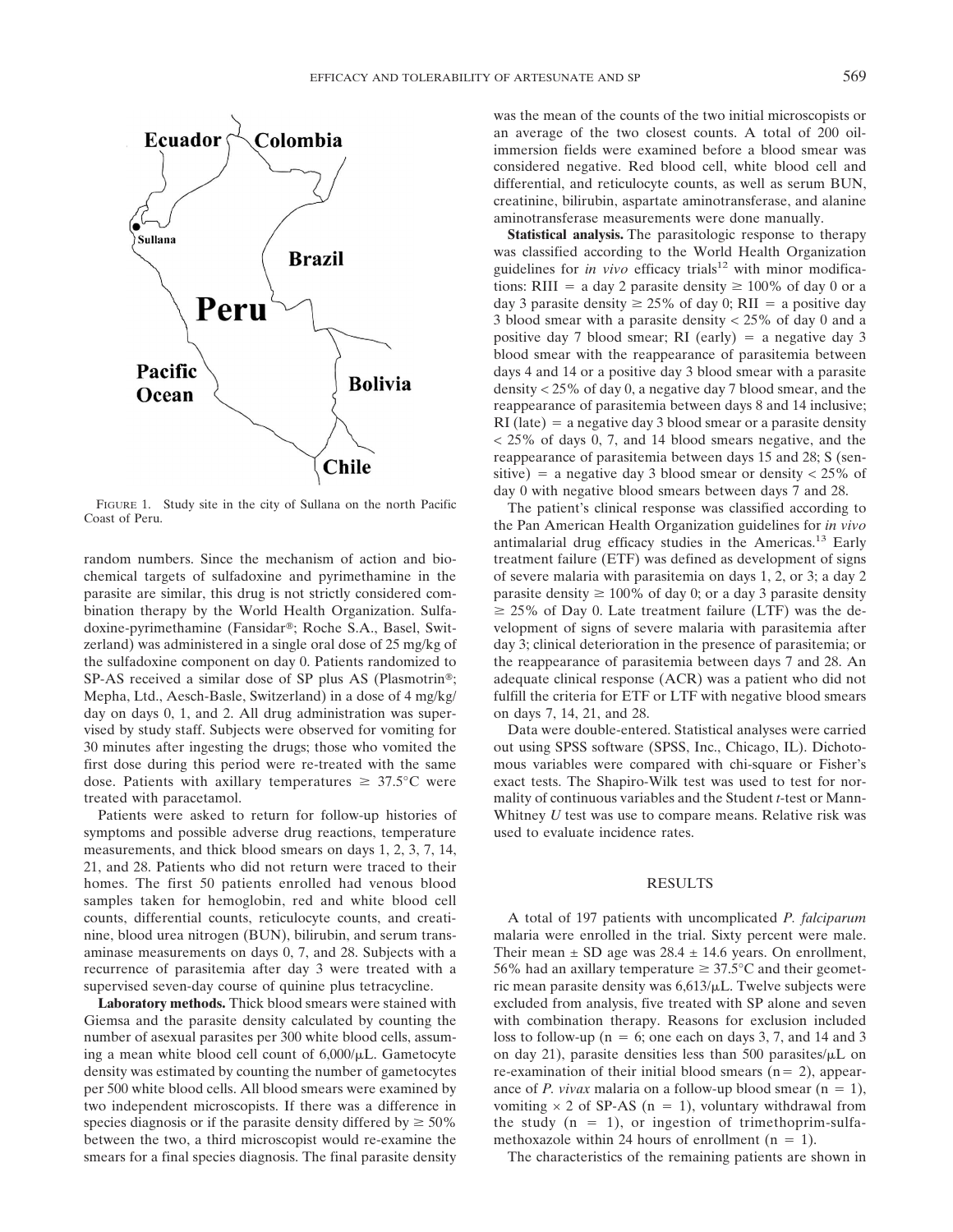Table 1. No significant differences were noted between the two groups at the time of enrollment in terms of age, sex, mean geometric parasite density, hemoglobin level, or abnormalities in BUN, creatinine, or liver function test measurements.

Although all subjects responded well initially to therapy, none of those treated with SP-AS had fever on day 3 in comparison to nine  $(9.9\%)$  treated with SP alone  $(P = 0.001)$ . Asexual parasite density decreased significantly more rapidly in subjects treated with SP-AS than in those treated with SP alone (Figure 2). On day 3, 83 (91.2%) of the patients treated with SP had negative blood smears compared with 92 (97.8%) of those treated with SP-AS (relative risk  $= 1.07, 95\%$  confidence interval =  $1.00-1.15$ ,  $P = 0.05$ ); no difference in asexual parasite densities was noted on day 7.

On enrollment, no significant difference was observed in the proportion of patients in the two treatment groups who had gametocytes in their blood (3 or 3.3% with SP versus 6 or 6.4% with SP-AS). On days 3, 7, 14, 21, and 28, the proportion of subjects with gametocytemia was significantly lower with combination therapy than with SP alone (Figure 3). Among patients who had no gametocytes in their blood on enrollment, significantly fewer of those treated with SP-AS had gametocytemia on day  $3(8.6\% \text{ versus } 26.1\%; P = 0.003)$ , on day 7 (4.6% versus 75.0%;  $P = 0.0001$ ), and on day 14 (4.6%) versus  $65.9\%$ ;  $P = 0.0001$ ).

Three (3%) of the 91 subjects treated with SP alone had recurrences of parasitemia during the 28-day follow-up period: two on day 7 (RII resistance) and one on day 21 (late RI resistance) (Table 2). Only one of the 94 subjects treated with the combination of SP-AS had a recurrence of parasitemia on day 21 (late RI resistance). This subject had only one parasite seen on his blood smear but this was confirmed by two independent microscopists. Of the six subjects who were lost to follow-up, all cleared their parasitemia and none had a recurrence of parasitemia before they dropped out of the trial.

Four subjects, all of whom who had received combination therapy, developed a self-limited maculopapular rash within 48 hours of beginning therapy. One additional subject receiving combination therapy had pruritis without rash that resolved with antihistamine therapy. Four other patients receiving combination therapy had gastrointestinal symptoms: two complained of an increase in the severity of their nausea and vomiting, and two others complained of an increase in ab-

TABLE 1 Characteristics of patients enrolled in a sulfadoxine-pyrimethamine (SP) and SP-artesunate (SP-AS) *in vivo* drug efficacy study, north coast of Peru, 2000\*

| Characteristic                             | <b>SP</b><br>$(n = 91)$ | SP-AS<br>$(n = 94)$ | $\boldsymbol{P}$ |
|--------------------------------------------|-------------------------|---------------------|------------------|
| Mean $\pm$ SD age (years)                  | $28.9 \pm 13.9$         | $28.5 + 14.6$       | NS               |
| Sex (male)                                 | 65%                     | 54%                 | NS               |
| Axillary temperature $\geq 37.5^{\circ}$ C |                         |                     |                  |
| (day 0)                                    | 56%                     | 55%                 | <b>NS</b>        |
| Geometric mean parasite density            |                         |                     |                  |
| $(\mu L)$ (day 0)                          | 7,076                   | 7,309               | NS               |
| Mean $\pm$ SD hemoglobin (g/dL)            |                         |                     |                  |
| (day 0)                                    | $12.6 \pm 1.3$          | $12.3 \pm 1.4$      | NS               |
| Bilirubin > 1.1 mg/dL (day 0)              | 31%                     | 36%                 | NS               |
| $AST > 37$ U/L (day 0)                     | 22%                     | 27%                 | NS               |
| Creatinine $> 1.0$ mg/dL (day 0)           | 19%                     | 33%                 | NS               |
|                                            |                         |                     |                  |

 $*$  NS = not significant; AST = aspartate aminotransferase.



FIGURE 2. Geometric mean parasite density of patients treated with sulfadoxine-pyrimethamine (SP) monotherapy (-----) and sulfadoxine-pyrimethamine plus artesunate (SP+AS) combination therapy (———). Points marked with an asterisk indicate a *P* value  $\leq 0.05$ .

dominal pain when compared with their symptoms before therapy was initiated, Three of these patients received treatment of their symptoms. No significant differences were observed between subjects in the two treatment groups with respect to abnormal hematologic or blood biochemistry values on either day 7 or day 28.

#### DISCUSSION

This is the first trial of SP-AS combination therapy for *P. falciparum* in the Americas. Two studies of this combination have been reported from The Gambia, where resistance to SP



FIGURE 3. Proportion of patients with gametocytemia treated with sulfadoxine-pyrimethamine (SP) monotherapy and sulfadoxinepyrimethamine plus artesunate (SP+AS) combination therapy. Columns marked with an asterisk indicate a *P* value  $\leq 0.05$ .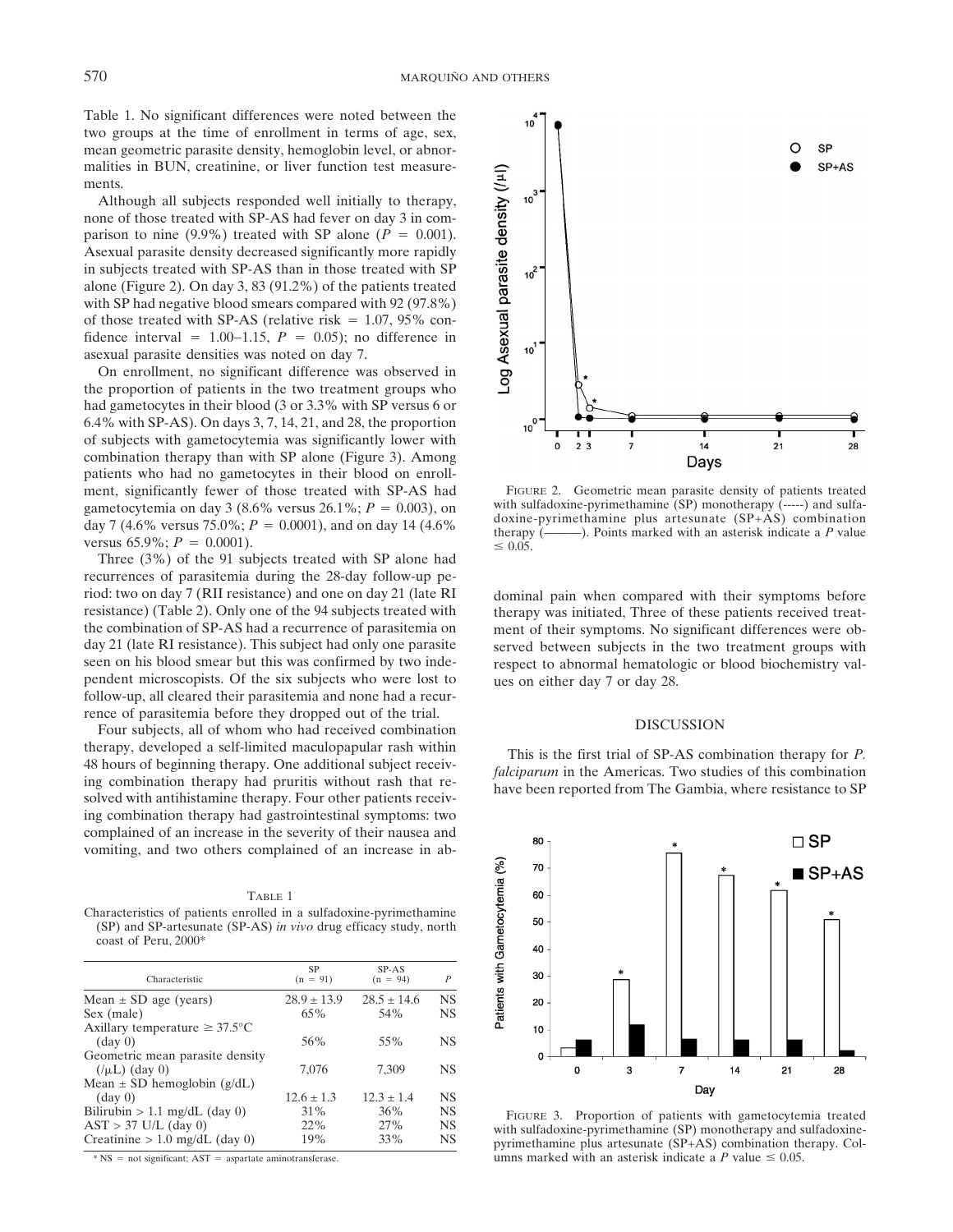TABLE 2 Parasitologic and therapeutic response of strains of *Plasmodium falciparum* to sulfadoxine-pyrimethamine (SP) and SP-artesunate (SP-AS) on the North Coast of Peru, 2000

| Drug<br>regimen |    |      | Parasitologic response $(\%)^*$ |    |    | Therapeutic response $(\% )\dagger$ |     |     |
|-----------------|----|------|---------------------------------|----|----|-------------------------------------|-----|-----|
|                 | n  | RIII | RII                             | RI |    | ETF                                 | LTF | ACR |
| SP              | 91 |      |                                 |    |    |                                     |     | 97  |
| SP-AS           | 94 |      |                                 |    | 99 |                                     |     | 99  |

 $*$  S, RI, RII, and RIII refer to resistance levels as defined in the Materials and Methods.<br>† ETF = early treatment failure; LTF = late treatment failure; ACR = adequate clinical response.

alone is uncommon.7,9 Both studies showed an efficacy of 100%. The 3% prevalence of *P. falciparum* strains resistant to SP monotherapy in the 28-day study reported here was slightly lower than that found in the studies done on the northern coast of Peru during 1999, where 4.5% of all patients showed RII/RIII resistance in a 14-day test.<sup>10</sup> Only one subject treated with SP-AS had a recurrence of parasitemia. Perhaps because of the relatively high efficacy of SP in this area, we were not able to show a significant difference in the efficacy of the two treatment regimens. As in previous studies,  $7-9$ we found that combination therapy with SP-AS reduced fever and asexual parasitemia significantly faster than SP alone. In addition, combination therapy reduced the proportion of patients with gametocytemia significantly faster than SP monotherapy.

Prospective clinical studies of more than 10,000 patients and the use of artemisinin and its derivatives in several million patients, including post-marketing surveillance of more than 4,600 patients in Thailand, has not shown any serious drug-related adverse effects.3,14,15 The most common adverse effects reported are nausea, abdominal pain, vomiting, and occasional diarrhea, symptoms that are also associated with malaria infections and that resolve with treatment. In this study, self-limited maculopapular rash and/or pruritis, probably associated with drug therapy, occurred significantly more frequently in the SP-AS treatment group than with SP monotherapy. While cutaneous adverse reactions are well known with sulfonamide drugs, they are not a common reported side effect of artemisinin and its derivatives.<sup>3</sup> Four other subjects on combination therapy complained of an increase in the severity of their nausea, vomiting, and abdominal pain after therapy started. Adverse drug reactions were not reported in the two trials of SP-AS conducted in The Gambia.<sup>7,9</sup>

Although *P. falciparum* resistance to SP is widespread and intense in the Amazon Basin<sup>16,17</sup> (Stennies G, unpublished data), SP is still efficacious along the Pacific coast of Colombia and Peru.10,18 With the high levels of *P. falciparum* resistance to chloroquine on the north coast of Peru, SP might appear the logical first choice as replacement first-line therapy; however, given the presence of low levels of resistance to SP in the area and experiences from other countries, where SP resistance has increased rapidly when used as monotherapy,19,20 the Peruvian National Malaria Control Program decided to change to SP-AS as first-line treatment in this region to slow the selection of resistant strains.<sup>21</sup> This new treatment policy was implemented in November 2001. With this change, Peru has become the first country in the Americas to recommend SP-AS combination therapy as part of its national malaria treatment policy.

As part of the implementation of SP-AS combination therapy in Peru, plans have been made for ongoing surveillance of SP efficacy at two-three sentinel sites on the north coast. Testing will be conducted at one site each year by local Ministry of Health staff supervised by a team from the Instituto Nacional de Salud. In addition, since Peru will be the first country in the Americas to use SP-AS combination therapy, the Ministry of Health plans to conduct surveillance for severe adverse drug reactions during the first 1–2 years of its use. Since all patients with *P. falciparum* malaria in Peru are routinely asked to return for follow-up blood smears 7 and 14 days after therapy is initiated to ensure that they are cured, surveillance for adverse drug reactions will be integrated into the existing follow-up system.

### Received July 17, 2003. Accepted for publication January 22, 2004.

Acknowledgments: We thank Dr. José Luis Suárez, who acted as medical monitor for the study. We also thank Edith Guerrero, Enrique Javier Pacherrez, and the staff of the Bellavista and Querecotillo Health Centers for their assistance with the enrollment, treatment, and follow-up of patients. The microscopic examinations were performed by Marcelino Mendoza and Angel Távara. Richard Vera carried out the hematologic and biochemical examinations. Statistical analyses were carried out by Christian Bautista.

Financial support: This study was supported by the U.S. Agency for International Development−Government of Peru Vigia Project, Addressing Threats of Emerging and Re-Emerging Infectious Diseases, (Activity 527-0391) and the U.S. Naval Medical Research and Development Command, National Naval Medical Center (Bethesda, MD) Work Unit No. 847705 82000 25GB B0016 GEIS Lima.

Disclaimer: The opinions and assertions contained herein are the private ones of the writers and are not to be construed as official or as reflecting the views of the Navy Department or the naval service at large. Authors' addresses: Wilmer Marquiño, Laura Ylquimiche, Ygor Hermenegildo, Eduardo Falconí, César Cabezas, Nancy Arróspide, and Sonia Gutierrez, Instituto Nacional de Salud Lima, Peru. Ana Maria Palacios, Dirección Sub-Regional de Salud Piura II, Ministerio de Salud, Sullana, Peru. Trenton K. Ruebush II, Division of Parasitic Diseases, Centers for Disease Control and Prevention, 4770 Buford Highway, Mailstop F-22, Atlanta, GA 30341, Fax: 770-488- 4203, E-mail: tkr1@cdc.gov.

#### **REFERENCES**

- 1. White NJ, 1998. Preventing antimalarial drug resistance through combinations*. Drug Resist Updates 1:* 3–9.
- 2. White NJ, Nosten F, Looareesuwan S, Watkins WM, Marsh K, Snow RW, Kokwara G, Ouma J, Hien TT, Molyneux ME, Taylor TE, Newbold CI, Ruebush TK II, Danis M, Greenwood BM, Anderson RM, Olliaro P, 1999. Averting a malaria disaster. *Lancet 353:* 1965–1967.
- 3. WHO, 1998. *The Use of Artemisinin and Its Derivatives as Anti-Malarial Drugs: Report of a Joint CTD/DMP/TDR Informal Consultation*. Geneva: World Health Organization. WHO Document WHO/MAL/98.1086
- 4. Nosten F, van Vugt M, Price R, Luxemburger C, Thway KL, Brockman A, McGready R, ter Kuile F, Looareesuwan S, White NJ, 2000. Effects of artesunate-mefloquine combination on incidence of *Plasmodium falciparum* malaria and mefloquine resistance in western Thailand: a prospective study. *Lancet 356:* 297–302.
- 5. White NJ, 1997. Assessment of the pharmacodynamic properties of antimalarial drugs *in vivo*. *Antimicrob Agents Chemother 41:* 1413–1422.
- 6. Price RN, Nosten F, Luxemburger C, ter Kuile FO, Paiphun L, Chongsuphajaisiddhi T, White NJ, 1996. Effects of artemisinin derivatives on malaria transmissibility. *Lancet 347:* 1654–1658.
- 7. Doherty F, Sadiq AD, Bayo L, Alloueche A, Olliaro P, Milligan P, von Seidlein L, Pinder M, 1999. A randomized safety and